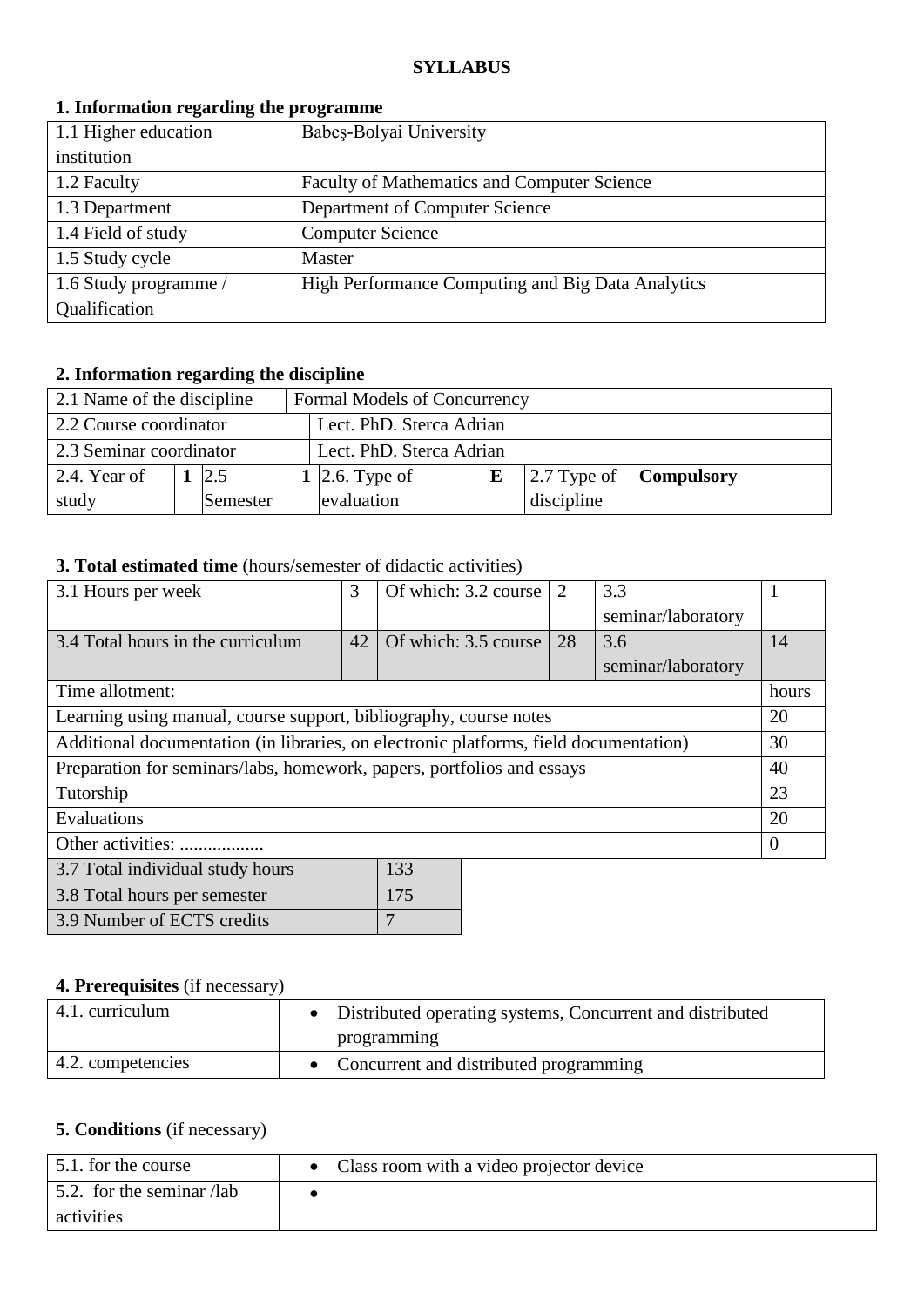# **6. Specific competencies acquired**

| competencies<br>rofessional              | formal models for concurrent processes<br>$\bullet$<br>concurrent programming paradigms                                                |
|------------------------------------------|----------------------------------------------------------------------------------------------------------------------------------------|
| cansversa<br><u>්ධ</u><br>Ĕ<br>Đ<br>ompe | ability to model and analyze concurrent processes<br>$\blacksquare$<br>ability to evaluate the performance of a concurrent system<br>п |

## **7. Objectives of the discipline** (outcome of the acquired competencies)

| 7.1 General objective of the  | The course offers a strong theoretical approach in modelling     |
|-------------------------------|------------------------------------------------------------------|
| discipline                    | concurrent and distributed systems                               |
| 7.2 Specific objective of the | The course presents several formalisms for describing concurrent |
| discipline                    | processes                                                        |

## **8. Content**

| 8.1 Course                                        | Teaching methods           | Remarks |
|---------------------------------------------------|----------------------------|---------|
| 1. Serialization, concurrency and parallelism     | Exposure: description,     |         |
|                                                   | explanation, examples,     |         |
|                                                   | discussion of case studies |         |
| 2. Concurrent programming paradigms: shared       | Exposure: description,     |         |
| memory, message passing, transactional memory     | explanation, examples,     |         |
|                                                   | discussion of case studies |         |
| 3. Concurrency control – serializability criteria | Exposure: description,     |         |
|                                                   | explanation, examples,     |         |
|                                                   | discussion of case studies |         |
| 4. Concurrency control algorithms                 | Exposure: description,     |         |
|                                                   | explanation, examples,     |         |
|                                                   | discussion of case studies |         |
| 5. Process algebra I                              | Exposure: description,     |         |
|                                                   | explanation, examples,     |         |
|                                                   | discussion of case studies |         |
| 6. Process algebra II                             | Exposure: description,     |         |
|                                                   | explanation, examples,     |         |
|                                                   | discussion of case studies |         |
| 7. CCS - Calculus of Communicating Systems        | Exposure: description,     |         |
|                                                   | explanation, examples,     |         |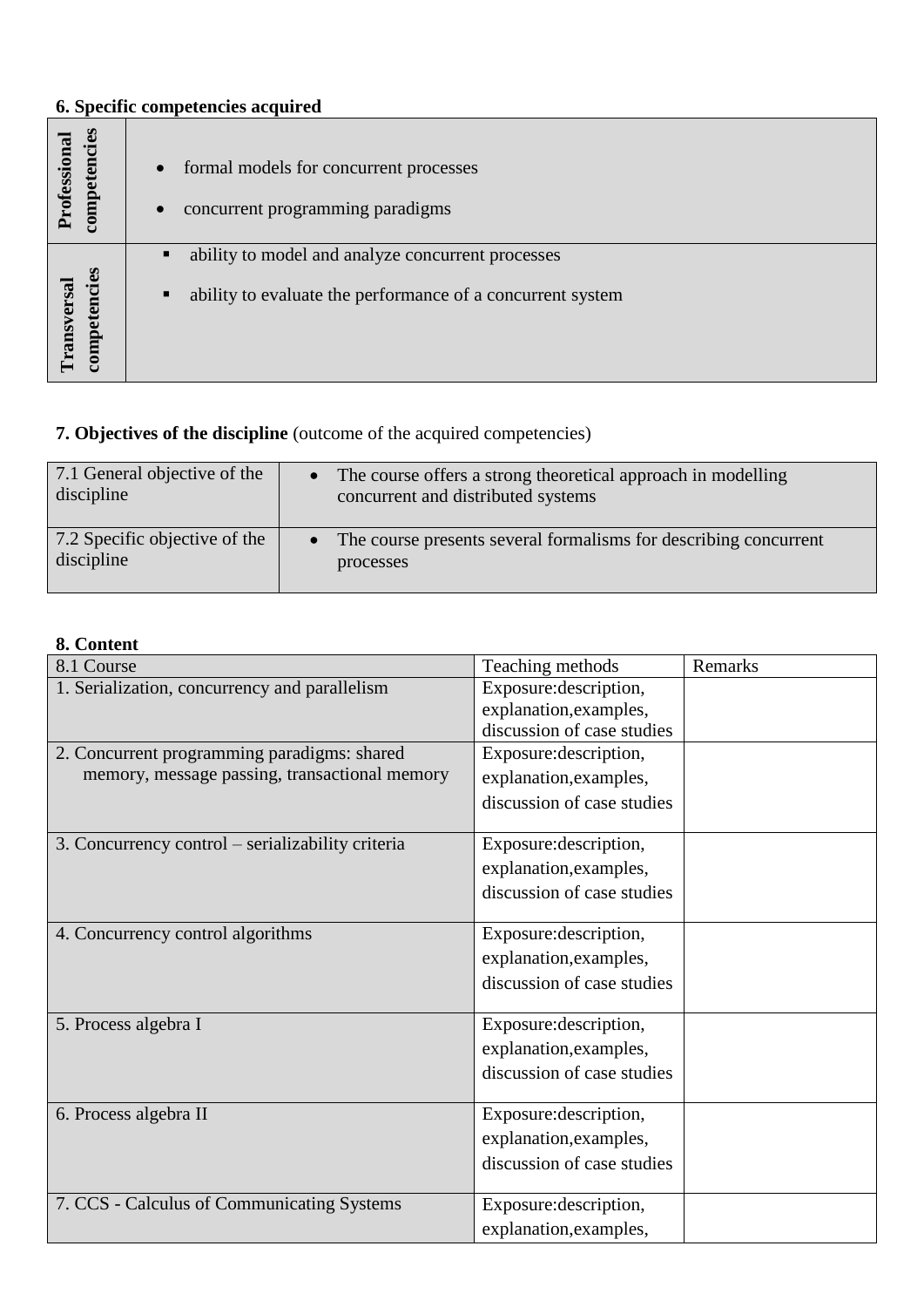|                                                                                                                                 | discussion of case studies                |         |
|---------------------------------------------------------------------------------------------------------------------------------|-------------------------------------------|---------|
| 8. CCS (part 2)                                                                                                                 | Exposure: description,                    |         |
|                                                                                                                                 | explanation, examples,                    |         |
|                                                                                                                                 | discussion of case studies                |         |
|                                                                                                                                 |                                           |         |
| 9. CCS (part 3)                                                                                                                 | Exposure: description,                    |         |
|                                                                                                                                 | explanation, examples,                    |         |
|                                                                                                                                 | discussion of case studies                |         |
| 10. CCS (part 4)                                                                                                                | Exposure: description,                    |         |
|                                                                                                                                 | explanation, examples,                    |         |
|                                                                                                                                 | discussion of case studies                |         |
|                                                                                                                                 |                                           |         |
| 11. Pi-calculus                                                                                                                 | Exposure: description,                    |         |
|                                                                                                                                 | explanation, examples,                    |         |
|                                                                                                                                 | discussion of case studies                |         |
| 12. Other formalisms: CSP – Communicating                                                                                       | Exposure: description,                    |         |
| Sequential Processes, the Actor model, PEPA                                                                                     | explanation, examples,                    |         |
|                                                                                                                                 | discussion of case studies                |         |
|                                                                                                                                 |                                           |         |
| 13. Other formalisms: CSP - Communicating                                                                                       | Exposure: description,                    |         |
| Sequential Processes, the Actor model, PEPA                                                                                     | explanation, examples,                    |         |
|                                                                                                                                 | discussion of case studies                |         |
| 14. Current research trends in formal modelling of                                                                              | Exposure: description,                    |         |
| concurrency                                                                                                                     |                                           |         |
|                                                                                                                                 | explanation, examples,                    |         |
|                                                                                                                                 | discussion of case studies                |         |
| <b>Bibliography</b><br>1. Robin Milner, Communication and Concurrency, Prentice Hall, International Series in Computer Science, |                                           |         |
| ISBN 0-13-115007-3.1989                                                                                                         |                                           |         |
| 2. Reichel H. Formal Models of Concurrency, http://www.informatik.uni-bremen.de/~lschrode/teaching/                             |                                           |         |
| Systems/ReichelCCS.pdf, 2003.                                                                                                   |                                           |         |
| 3. C. A. R. Hoare, Communicating Sequential Processing, 2004, http://www.usingcsp.com/cspbook.pdf                               |                                           |         |
| 4. Weikum G., Vossen G., Transactional Information System: Theory, Algorithms, and Practice of                                  |                                           |         |
| Concurrency Control and Recovery. Kaufmann Morgan Publ. 2002.                                                                   |                                           |         |
| 8.2 Seminar / laboratory                                                                                                        | Teaching methods                          | Remarks |
| 1. Discussions related to the project or report's subject                                                                       | Dialog, debate, case<br>studies, examples |         |
| 2. Discussions related to the project or report's subject                                                                       | Dialog, debate, case                      |         |
|                                                                                                                                 | studies, examples                         |         |
| 3. Discussions related to the project or report's subject                                                                       | Dialog, debate, case                      |         |
|                                                                                                                                 | studies, examples                         |         |
| 4. Report presentations                                                                                                         | Dialog, debate, case                      |         |
|                                                                                                                                 | studies, examples                         |         |
| 5. Report presentations                                                                                                         | Dialog, debate, case                      |         |
|                                                                                                                                 | studies, examples                         |         |
| 6. Project presentations                                                                                                        | Dialog, debate, case                      |         |
|                                                                                                                                 | studies, examples                         |         |
| 7. Project presentations                                                                                                        | Dialog, debate, case                      |         |

studies, examples Bibliography: recent articles from ACM Digital Library and IEEE Xplore